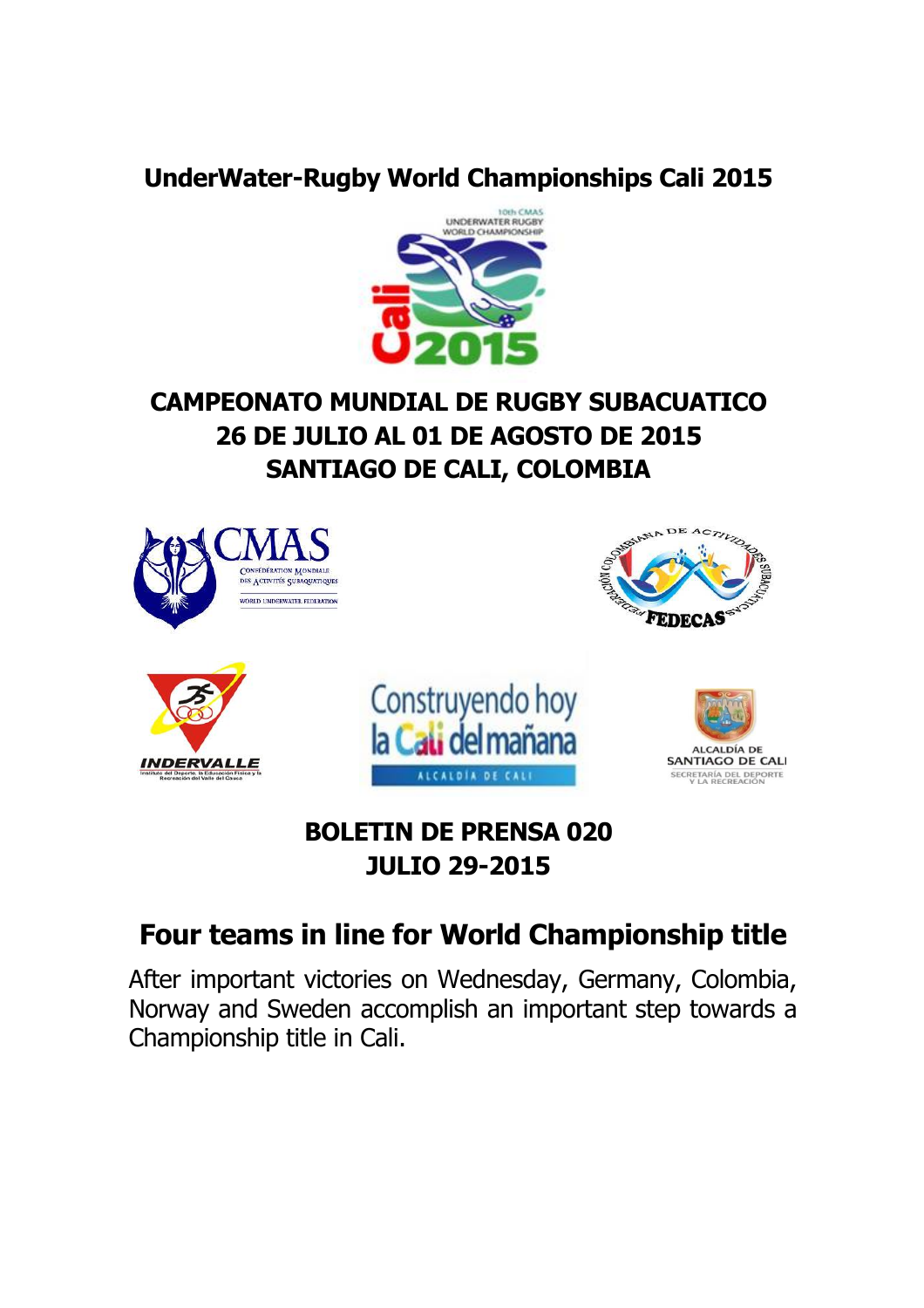With their triumphs, both the women and male teams of each four countries feed their illusions of obtaining tournament gold.

Defending champions Norway scored the most goals on the Wednesday matches. The male team defeated Canada by 30 goals to nil, while the females beat Demark 11 goals to 0.

Germany was another of the teams involved in high scoring matches in both categories. The male team overcame 8-0 the Austrian team and the ladies had a powerful victory over USA 31-0.

Norway and Germany introduce themselves as the strongest nations with the best projections on the way to the Championship title.

Colombia and Sweden have also had a good competition. they are both in the semifinals with chances to fight for the first places.

#### **Wednesday results**

| Germany        | 8              | Austria       |    | М |
|----------------|----------------|---------------|----|---|
| Venezuela      | 0              | Sweden        | 19 | M |
| <b>Denmark</b> | 0              | Colombia      | 1  | М |
| Canada         | 0              | <b>Norway</b> | 30 | М |
| Sweden         | $\overline{2}$ | Finland       | 0  | F |
| Venezuela      | 0              | Colombia      | 21 | F |
| Germany        | 31             | <b>USA</b>    | 0  | F |
| Norway         | 11             | Denmark.      | 0  | F |
| South Africa   | 0              | <b>USA</b>    | 20 | М |
| Spain          | $\mathbf{2}$   | Australia     |    | М |

### **Thursday July 30 Schedule**

| 8:00 AM Australia            | vs Finland  | F. |
|------------------------------|-------------|----|
| 9:00 AM Sweden               | vs Colombia | E. |
| 10: AM South Africa vs Spain |             | M  |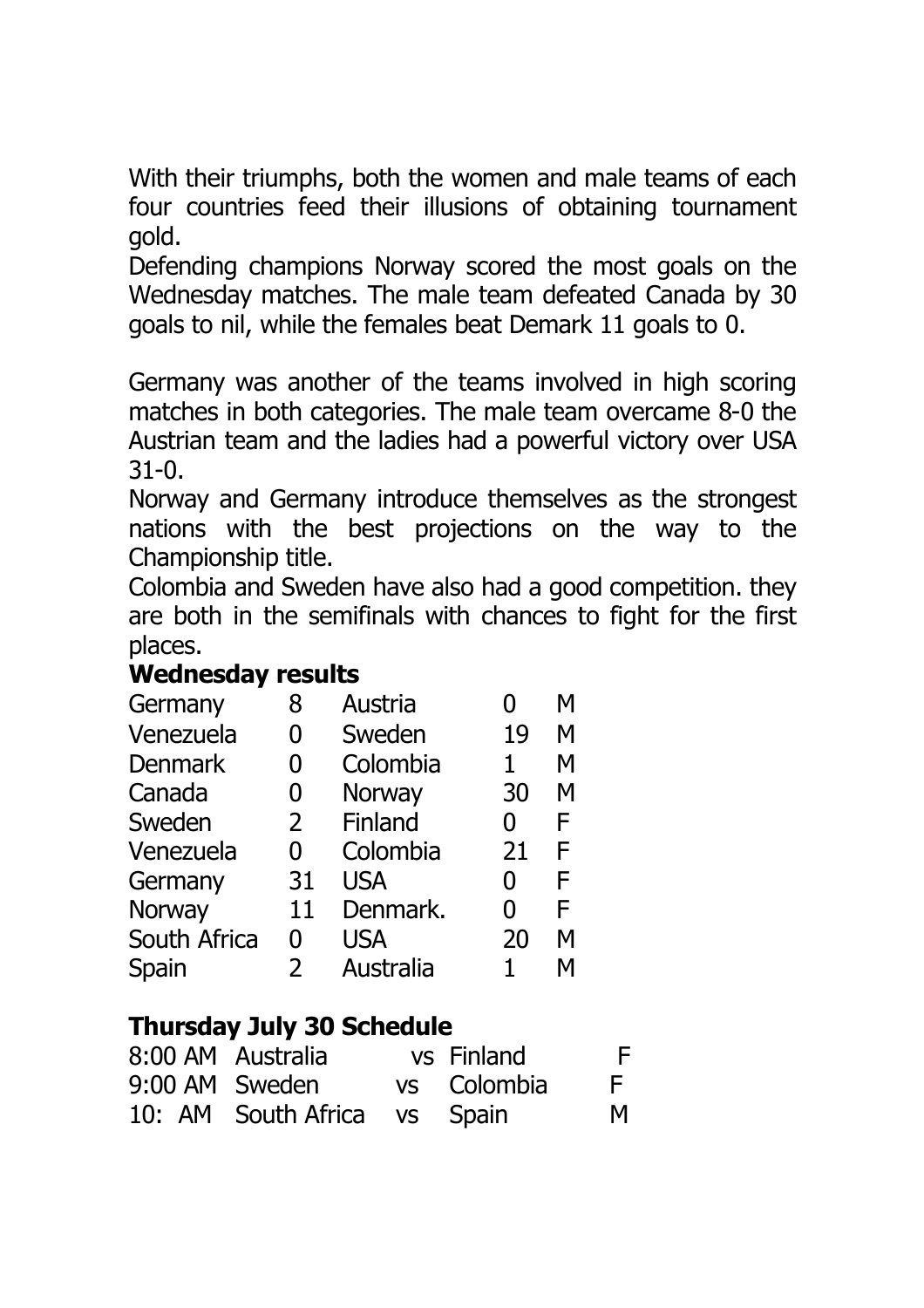| 11: AM USA     |                 | <b>VS</b> | Australia  | М |
|----------------|-----------------|-----------|------------|---|
|                | 3:00 PM Germany | <b>VS</b> | Colombia   | M |
| 4:00 PM Sweden |                 |           | vs Norway  | Μ |
| 5:00 PM        | Austria         |           | vs Denmark | Μ |
| 6:00 PM        | Venezuela       |           | vs Canada  | Μ |
| 7:00 PM        | Finland         | <b>VS</b> | Venezuela  | F |
| 8:00 PM        | Sweden          | <b>VS</b> | Australia  | F |

International Press **SILVIO ZAMORA RAMIREZ** Official Photographer **GUILLERMO GUTIERREZ**

## **Cuatro países lograron posicionarse como candidatos para el título mundial**

Alemania, Colombia, Noruega y Suecia lograron dar un paso importante en el mundial de Rugby Subacuático de Cali, gracias a los triunfos que alcanzaron en sus encuentros del miércoles.

Los equipos de damas y varones de los cuatro países al salir victoriosos alimentan sus ilusiones de lograr el título mundial.

Noruega, el actual campeón mundial es el país que más goles marcó en la jornada de este miércoles. El equipo masculino superó a Canadá 30-0 mientras que el femenino ganó 11-0 a Dinamarca.

Alemania, fue otro de los equipos que tuvo marcadores abundantes a su favor en ambos equipos. En hombres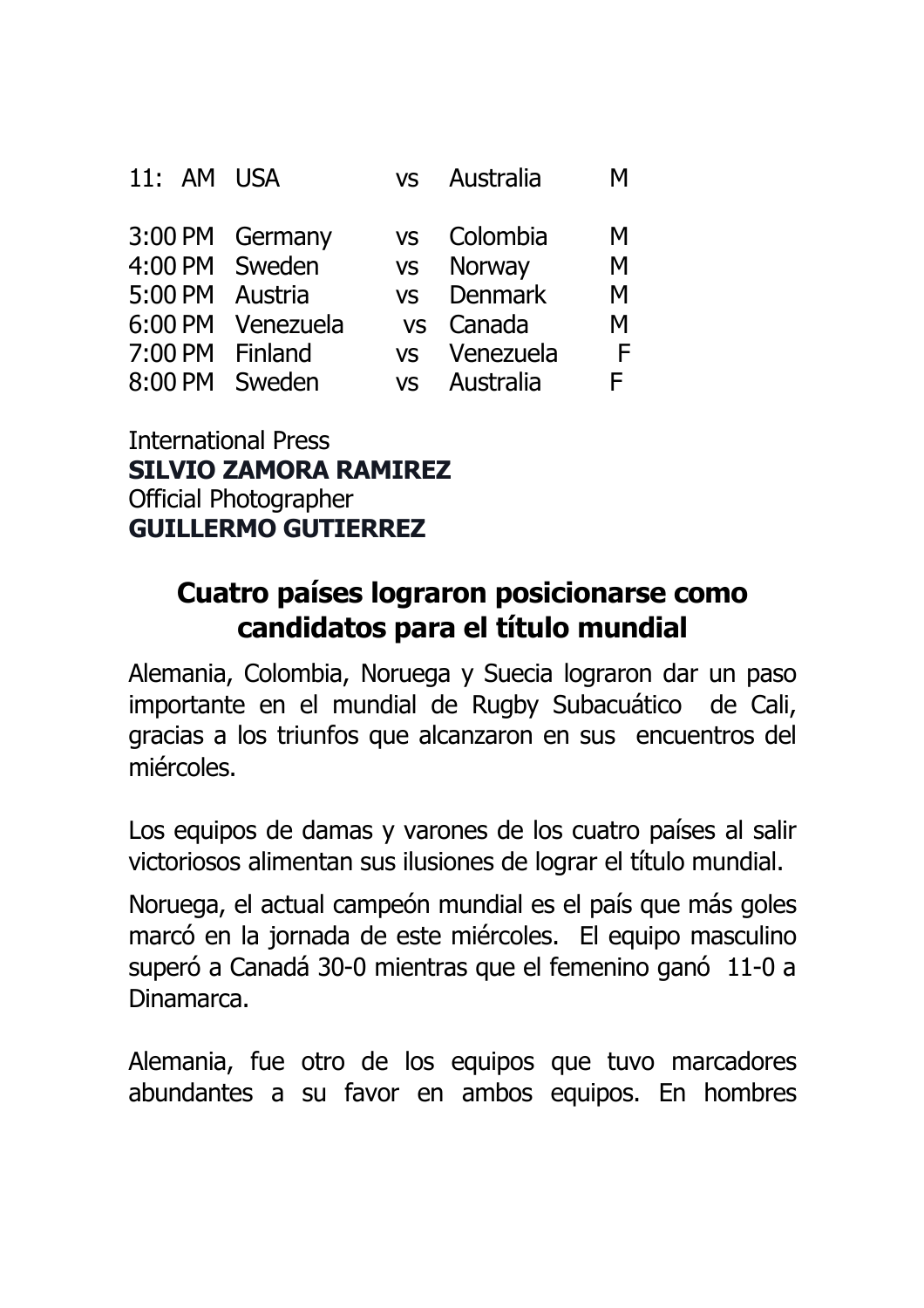ganaron 8-0 a los austriacos y en damas fueron potentes ante las estadounidenses 31-0.

Noruega y Alemania se presentan como los países más fuertes y de mejor proyección camino al título del campeonato.

Otros países que han mostrado un buen desempeño en las competencias han sido Colombia y Suecia, también clasificados a semifinal y con opción de disputar los primeros lugares.

#### **Resultados del día miércoles**

| Alemania         | 8              | Austria       | $\mathbf{\Omega}$ | М |
|------------------|----------------|---------------|-------------------|---|
| Venezuela        | 0              | <b>Suecia</b> | 19                | M |
| <b>Dinamarca</b> | 0              | Colombia 1    |                   | M |
| Canadá           | 0              | Noruega       | 30                | M |
| <b>Suecia</b>    | $\overline{2}$ | Finlandia 0   |                   | F |
| Venezuela        | 0              | Colombia 21   |                   | F |
| Alemania         | 31             | <b>USA</b>    | $\mathbf{0}$      | F |
| Noruega          | 11             | Dinamar. 0    |                   | F |
| Suráfrica        | O              | <b>USA</b>    | 20                | M |
| España           | $\mathcal{P}$  | Australia     | 1                 | М |

#### **Programación jueves 30 de julio**

| 8:00 AM Australia vs Finlandia F |  |  |
|----------------------------------|--|--|
| 9:00 AM Suecia vs Colombia F     |  |  |
| 10: AM Suráfrica vs España M     |  |  |
| 11: AM USA vs Australia M        |  |  |
|                                  |  |  |
| 3:00 PM Alemania vs Colombia M   |  |  |
| 4:00 PM Suecia vs Noruega M      |  |  |
|                                  |  |  |